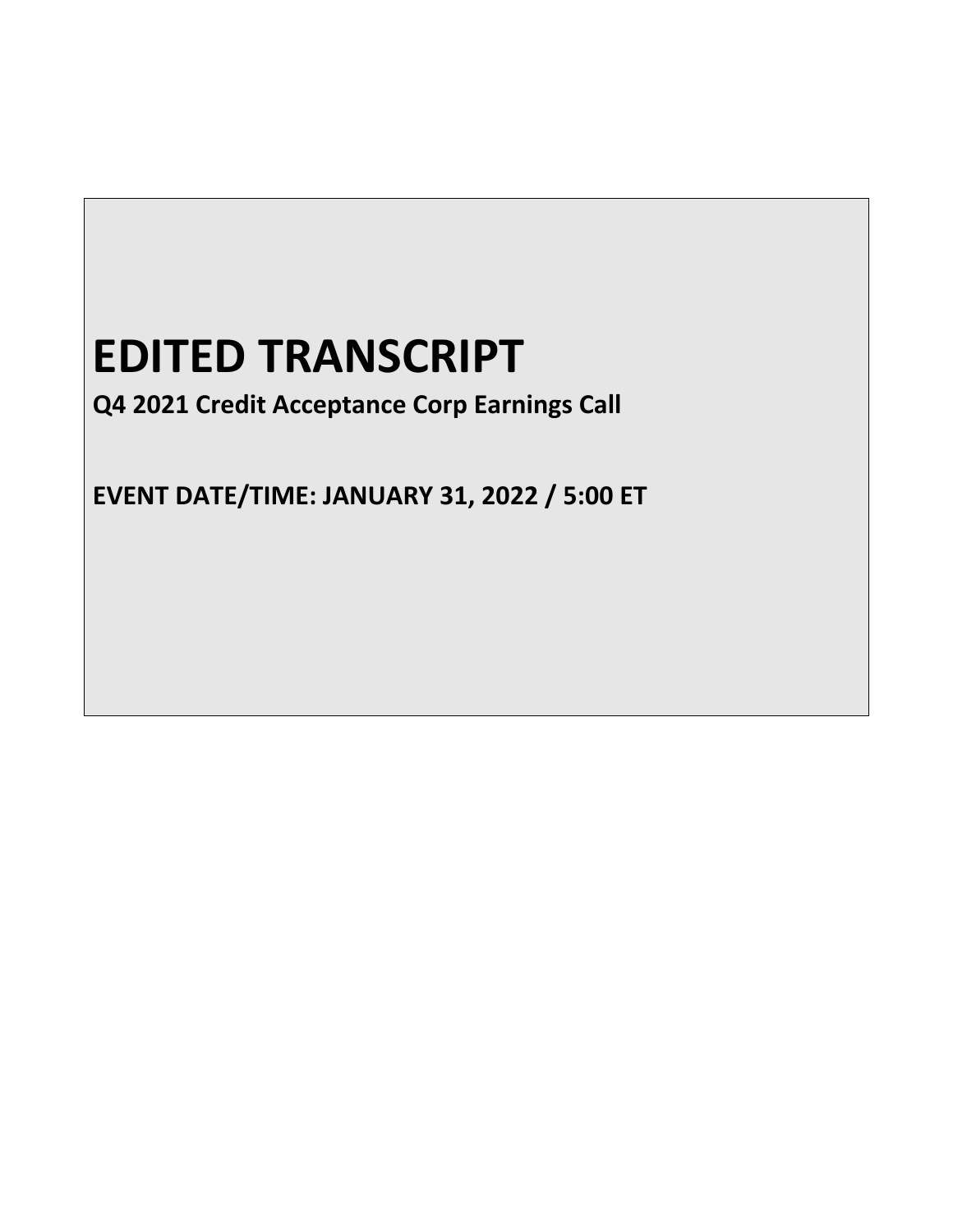# **CORPORATE PARTICIPANTS:**

**Kenneth S. Booth**; *CEO, President & Director* **Douglas W. Busk**; *Chief Treasury Officer* **Jay D. Martin**; *Senior Vice President – Finance & Accounting*

### **CONFERENCE CALL PARTICIPANTS:**

**Moshe Orenbuch**; *Credit Suisse AG* **David Scharf**; *JMP Securities LLC* **Rob Wildhack**; *Autonomous Research LLP* **John Hecht**; *Jefferies LLC* **John Rowan**; *Janney Montgomery Scott LLC* **Vincent Caintic**; *Stephens Inc.*

# **PRESENTATION**

#### **Operator**

Good day, everyone, and welcome to the Credit Acceptance Corporation Fourth Quarter 2021 Earnings Conference Call. Today's call is being recorded. A webcast and transcript of today's earnings call will be made available on Credit Acceptance's website.

At this time, I would like to turn the call over to Credit Acceptance Chief Treasury Officer, Doug Busk.

#### **Douglas W. Busk**; *Credit Acceptance Corporation*

Thank you. Good afternoon, and welcome to the Credit Acceptance Corporation Fourth Quarter 2021 Earnings Call.

As you read our news release posted on the Investor Relations section of our website at ir.creditacceptance.com and as you listen to this conference call, please recognize that both contain forward-looking statements within the meaning of federal securities law.

These forward-looking statements are subject to a number of risks and uncertainties, many of which are beyond our control and which could cause actual results to differ materially from such statements. These risks and uncertainties include those spelled out in the cautionary statement regarding forward-looking information included in the news release. Consider all forward-looking statements in light of those and other risks and uncertainties.

Additionally, I should mention that to comply with the SEC's Regulation G, please refer to the Financial Results section of our news release, which provides tables showing how non-GAAP measures reconcile to GAAP measures.

Our results for the quarter include:

- Unit and dollar volumes declined 22.6% and 12.7%, respectively, compared to the fourth quarter of 2020.
- An increase in forecasted collection rates for loans originated in 2019 and 2020. This resulted in a \$31.9 million increase in the forecasted net cash flows from our loan portfolio.
- Adjusted net income increased 12% from the fourth quarter of 2020 to \$212.6 million.
- Adjusted earnings per share increased 33% from the fourth quarter of 2020 to \$14.26.
- Stock repurchases of approximately 606,000 shares, 4.1% of the shares outstanding at the beginning of the quarter.

At this time, Ken Booth, our Chief Executive Officer; Jay Martin, our Senior Vice President - Finance & Accounting; and I will take your questions.

#### **QUESTIONS AND ANSWERS**

#### **Operator**

(Operator Instructions) And our first question coming from the line of Moshe Orenbuch with Credit Suisse.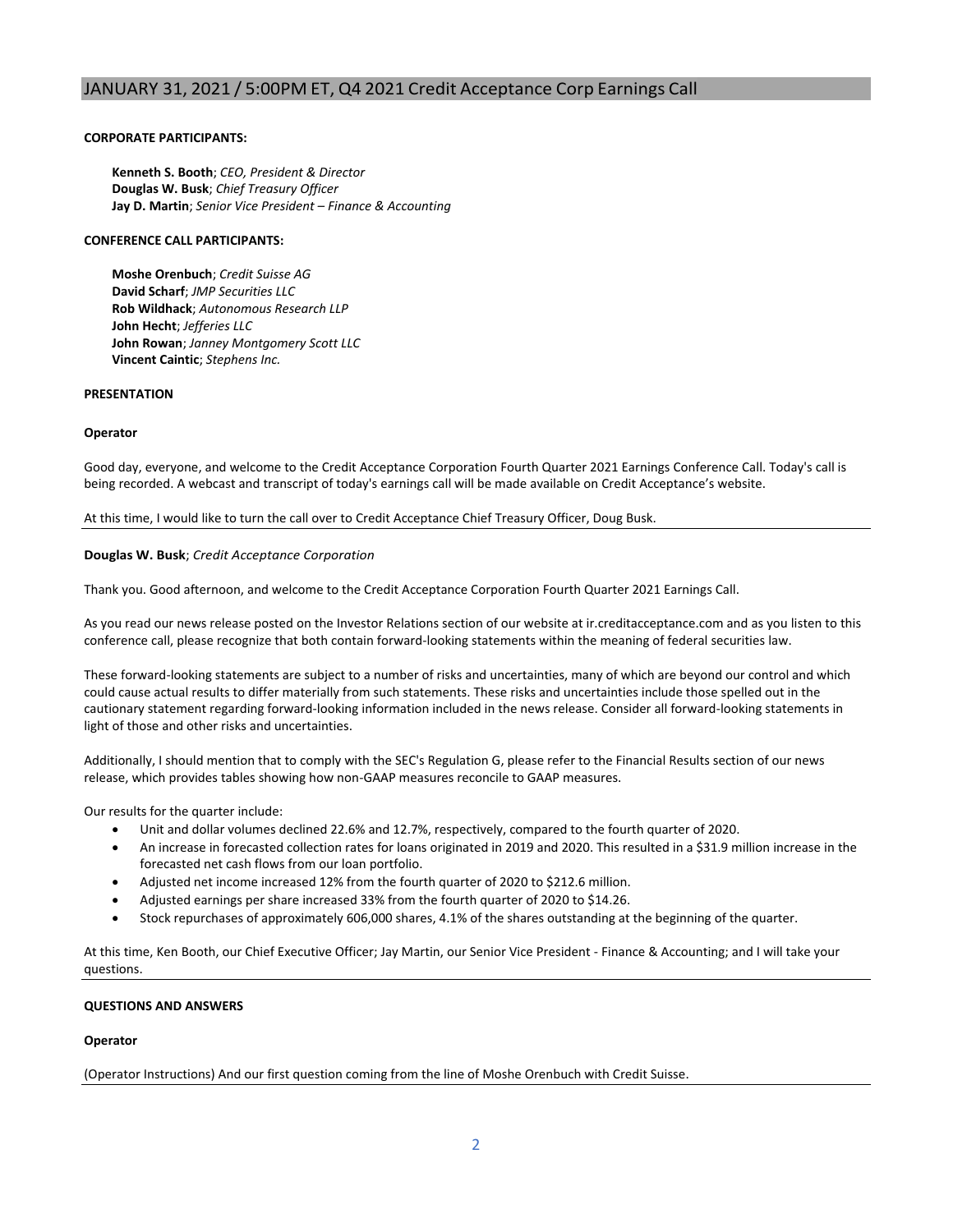# **Moshe Orenbuch**; *Credit Suisse AG*

Great. A couple of things, I guess. First off, in the release, you talked about the January volumes as being down 36.6%—I'm sorry, it's down 36.8%—but you also mentioned that January 2021 was particularly strong. How should we think about that commentary? Was that just in January? Was that the rest of the quarter? Can you talk about that a little bit?

# **Douglas W. Busk**; *Credit Acceptance Corporation*

January, in a relative sense, was a pretty strong month last year. I think we were down 6% for the month of January versus the January of the prior year. The quarter was not that strong, but still better than the quarters we've experienced recently. And again, I believe that the strength in January of last year was due to stimulus.

# **Moshe Orenbuch**; *Credit Suisse AG*

Got it. Okay. And you mentioned the \$31.9 million of write-ups on the 2019 and 2020 [loans]. As I look here, it says that there's a 0.3% reduction in your expected cash flows for the loans originated most recently.

# **Douglas W. Busk**; *Credit Acceptance Corporation*

Yes. Typically, if you look at the most recent quarter disclosed, there will be a decline from our initial estimate. As you point out, in the fourth quarter of this year, the decline was 0.3%. A lot of that is just due to the fact that we don't remove canceled consumer loans from the denominator in calculating the ratio. That's disclosed in footnote 1 to the table on page 2.

Generally, the loan cancels occur early in the life of the loan. And then after that, what has historically happened is the loans outperform and that becomes a positive number. That's what has happened historically. Whether that will be the case in Q4, we'll have to see.

# **Moshe Orenbuch**; *Credit Suisse AG*

Got it. And then you mentioned the 600,000 and change shares that you repurchased. Could you talk a little bit about how you're looking at your leverage and what that might mean for your ability to buy back shares in the future?

#### **Douglas W. Busk**; *Credit Acceptance Corporation*

We're continuing to think about stock buybacks the same way we have in the past. I want to make sure we have ample liquidity. If we have ample liquidity, then I believe that purchasing shares is a good use of shareholders' money. We'll continue to invest in stock repurchases.

Relative to financial leverage, historically, we've repurchased more stock when we're lowly leveraged than when we're highly leveraged. So, I would expect that stock repurchases perhaps may not be as strong in the next couple of quarters as they were in the last half of this past year.

#### **Operator**

Our next question coming from David Scharf with JMP Securities.

#### **David Scharf**; *JMP Securities LLC*

Maybe kind of difficult to pinpoint, but as we just think about the volume pressures on the entire industry as well as yours specifically, driven by these excessive used car prices, sort of wondering, is there any sort of metric or percentage decline in benchmarks like the Manheim or an ADA index? Is there any sort of figure that we could potentially look to that would signal a turnaround in consumer demand in your mind?

For example, I'm looking six quarters back, your average contract size was 11% lower than it is now. And I'm just wondering if there's sort of, if not a silver bullet, is there a decline in the Manheim or decline in average used car prices from today's level that you would feel comfortable would probably be signaling a turnaround to positive year-over-year growth in unit volume for both you and the industry?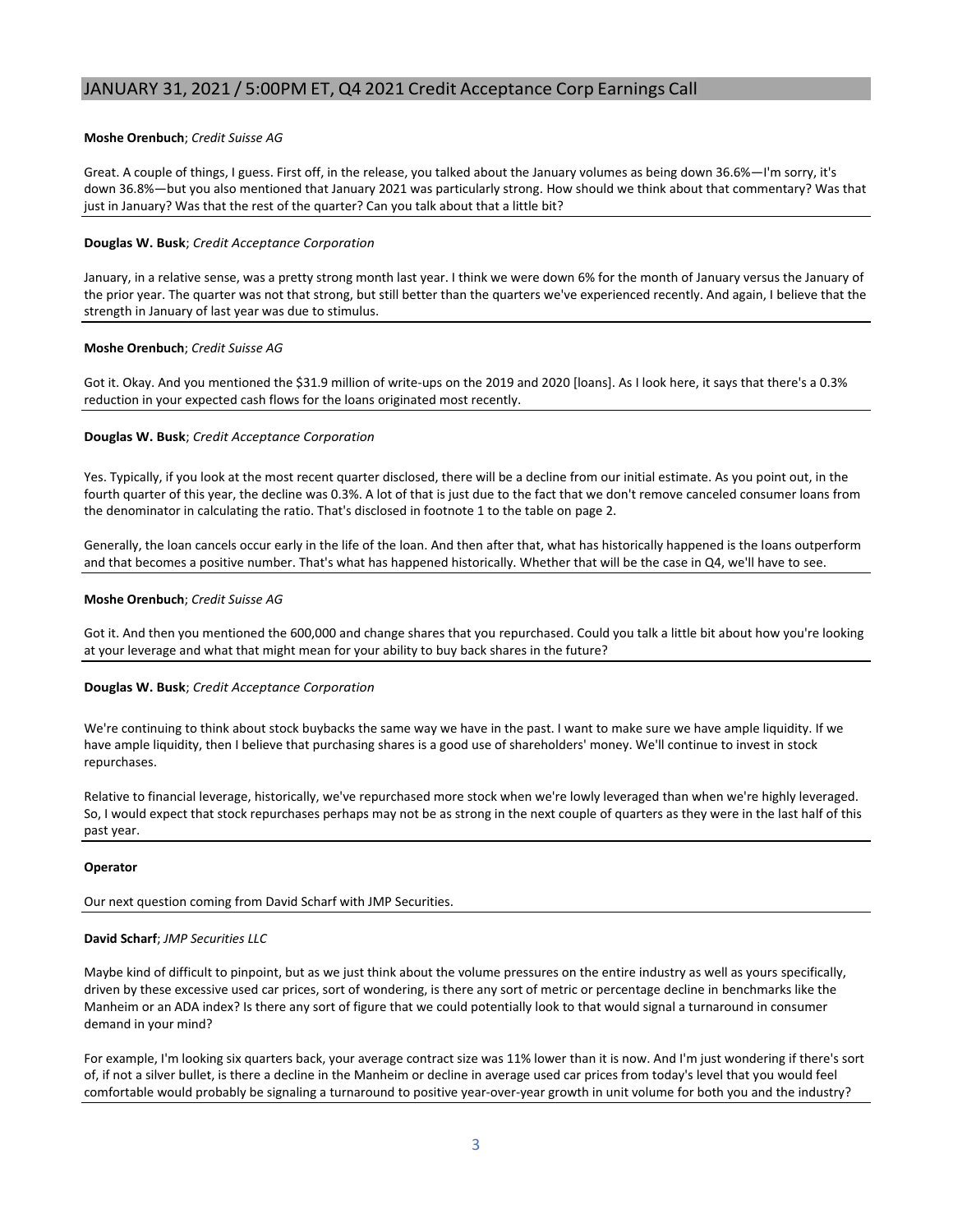# **Douglas W. Busk**; *Credit Acceptance Corporation*

No, I don't think you can say that there's a magic number out there with the Manheim or any other used car index. I think if used car prices remain stable or increase, that's a bad thing from a volume perspective, and if used car prices decline, I think that's a positive. And the more they decline, the better. But there's no magic number. There's no cliff when magically things go back to normal. I think it's just gradual.

# **David Scharf**; *JMP Securities LLC*

Right. Right. Yes. No, clearly, directionally, we're kind of waiting for that turnaround. Just to venture into your crystal ball, do you have any commentary you're able to provide on your outlook for used car volumes, independent dealer health and deep subprime demand throughout 2022?

# **Douglas W. Busk**; *Credit Acceptance Corporation*

I don't think that we have any unique insight there. I think your guess is as good as ours, David.

# **Operator**

Our next question coming from the line of Rob Wildhack with Autonomous Research.

# **Rob Wildhack**; *Autonomous Research LLP*

Can you just highlight or update us on what you're seeing competitively in the market?

# **Kenneth S. Booth**; *Credit Acceptance Corporation*

Obviously, you can see our volumes are down. If you think about our marketplace, I think a good way to look at it is looking at our volume per dealer. There's industry data that shows subprime is down. That would be my overall thought; volume per dealer kind of shows the strength of the competitive market.

#### **Douglas W. Busk**; *Credit Acceptance Corporation*

When I think historically, any time the industry has had access to lots of capital and the cost of that capital is cheap, it... (technical difficulty)

#### **Operator**

This is the operator. I'm showing the speaker lines got disconnected. We'll give it a moment until they reconnect. Please stand by.

#### **Operator**

Yes, Speakers, you're now back live.

**Douglas W. Busk**; *Credit Acceptance Corporation*

This is Doug Busk. We were disconnected there. I'm not sure if my last response was completely heard or not, but I apologize for that.

**Rob Wildhack**; *Autonomous Research LLP*

Doug, this is Rob. Can you hear me? I'm not sure if I'm live either.

**Douglas W. Busk**; *Credit Acceptance Corporation*

Yes, I can hear you.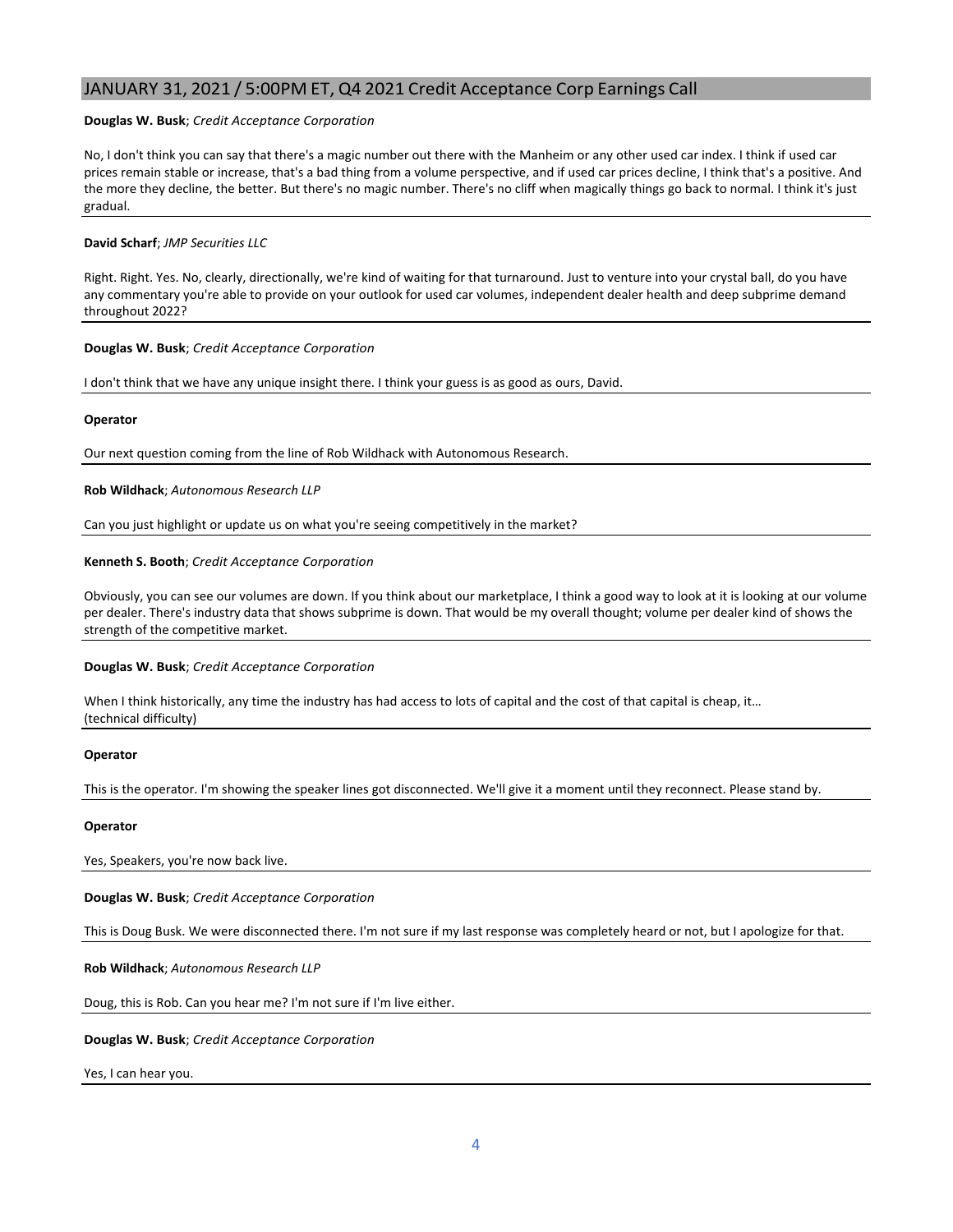# **Rob Wildhack**; *Autonomous Research LLP*

Okay. Great. You cut off right around you were going into—when competitors have lots of access to capital and the cost of capital is cheap, and then it—that's when it dropped off.

### **Douglas W. Busk**; *Credit Acceptance Corporation*

Okay. Thanks for refreshing me. Generally, when those conditions exist, the marketplace tends to be pretty competitive, and the current environment is no exception. There's lots of companies out there with access to lots of capital at very low cost.

# **Rob Wildhack**; *Autonomous Research LLP*

Got it. And then maybe to stick with that comment. I mean do you think that a rise in interest rates here through 2022 would be enough to dent competition? Or do you need prevailing interest rates to be considerably higher than they are right now?

#### **Douglas W. Busk**; *Credit Acceptance Corporation*

I think it's kind of like the used car price question. Every little bit helps, but I think they would have to be substantially higher to have a meaningful impact.

#### **Rob Wildhack**; *Autonomous Research LLP*

Got it. And if I could ask one more on the consumer side. I was just wondering if you could comment a bit on the potential impact that inflation could have on consumers' ability to repay. Inflation running as high as it was, does that factor into your expected collections in any way?

# **Douglas W. Busk**; *Credit Acceptance Corporation*

No, it doesn't. We base our forecasted collections on how loans with similar attributes have performed historically. We don't have a macroeconomic component that we overlay on that. So, if we have a period of significantly higher-than-normal inflation, that has the potential to impact customers' ability to pay.

#### **Operator**

#### Our next question coming from the line of John Hecht with Jefferies.

#### **John Hecht**; *Jefferies LLC*

Thinking about volume, you touched on pricing and competition, but how much of your volume is impacted by just low overall inventory levels and other industry factors?

#### **Kenneth S. Booth**; *Credit Acceptance Corporation*

I think that's a significant thing that's impacting us right now. I think, honestly, the last couple of questioners have asked about when there might be a turnaround. I think the most likely time there'll be a turnaround for volume for us will be when vehicles are more readily available and prices stabilize and maybe go back to normal where they become a depreciating asset.

#### **John Hecht**; *Jefferies LLC*

I mean do you have any thoughts for… based on what you're hearing from industry sources, whether it's off-lease supply or some fleet sales or repossessions, any sense for when that might start to occur?

#### **Kenneth S. Booth**; *Credit Acceptance Corporation*

We've spent a lot of time scouring information sources to learn about that, but I'll be honest, I think there's a wide range of possibilities there. I've seen reasonable sources predict to be later this year, and I've seen reasonable sources say it won't be until early 2024. So, I think there's a lot of uncertainty related to the downstream impact of the pandemic and until cars are available, we're not really sure when that will be, but we still view it in the grand scheme of things as a temporary situation, not a permanent one.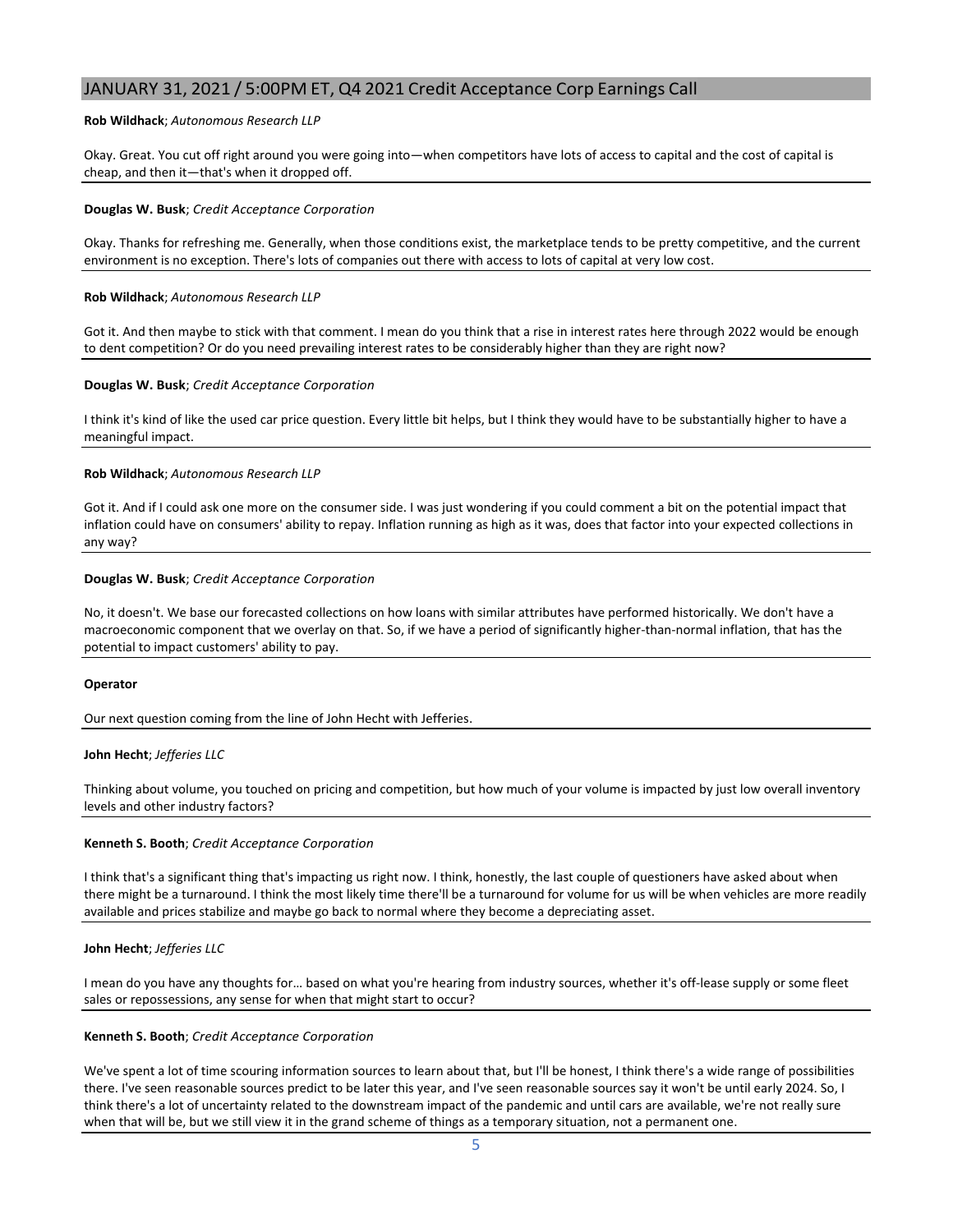# **John Hecht**; *Jefferies LLC*

Okay. And then, obviously, your yields benefited this quarter from strong performance. And obviously, you may have strong performance all the time and you may not. But like excluding the incrementally strong performance of some of the recent vintages, what do you guys think the yield on your… what's the right yield on your portfolio as things normalize?

### **Douglas W. Busk**; *Credit Acceptance Corporation*

Are you talking about the GAAP yield or the adjusted yield?

**John Hecht**; *Jefferies LLC*

Yes, correct. Yes, just the GAAP yield, which is effectively finance charges divided by the average loan balance

# **Douglas W. Busk**; *Credit Acceptance Corporation*

The GAAP yield is based off of contractual cash flows, which we know we're never going to make that yield, so we don't spend a lot of time focusing on it. But I think the GAAP yield we're reflecting today is pretty close to the contractual yield on loans we're writing today. But again, because of CECL and the fact that our GAAP yield is based on contractual cash flows, we don't spend a lot of time focusing on that.

#### **Operator**

Our next question coming from the line of John Rowan with Janney Montgomery.

#### **John Rowan**; *Janney Montgomery Scott LLC*

Doug, you talked a lot about car prices impacting volume. I'm wondering what, if any, impact there was in the duration reduction in the fourth quarter from a volume perspective and whether or not you were at 58 months again in January or if there was another duration cut in January affecting that year-over-year performance?

#### **Douglas W. Busk**; *Credit Acceptance Corporation*

I don't know what the duration is going to be in January. The reduction from 59 to 58, again, just a function of car prices and affordability issues for consumers. I would expect that that probably continued in January, but I don't know for sure.

#### **John Rowan**; *Janney Montgomery Scott LLC*

Okay. And then just lastly for me. I think there was a relatively big increase in other income. Was there anything one-time in nature in there? Or what was driving that \$18.3 million other income line?

#### **Jay Martin**; *Credit Acceptance Corporation*

Yes, it's primarily related to our ancillary product profit sharing. A lot of that is driven by claims rates. We did see lower claims rates in the fourth quarter. It's been volatile historically. So, it's not necessarily a permanent change. I think it's just normal volatility within the profit sharing.

#### **Operator**

(Operator Instructions) And our next question coming from the line of Vincent Caintic with Stephens.

#### **Vincent Caintic**; *Stephens Inc*

Just two quick ones. So, one is a follow-up. That other income line with the increase in ancillary profit sharing, is that something that because credit is better, we should expect to continue? Or is that sort of a one-time true-up for this quarter?